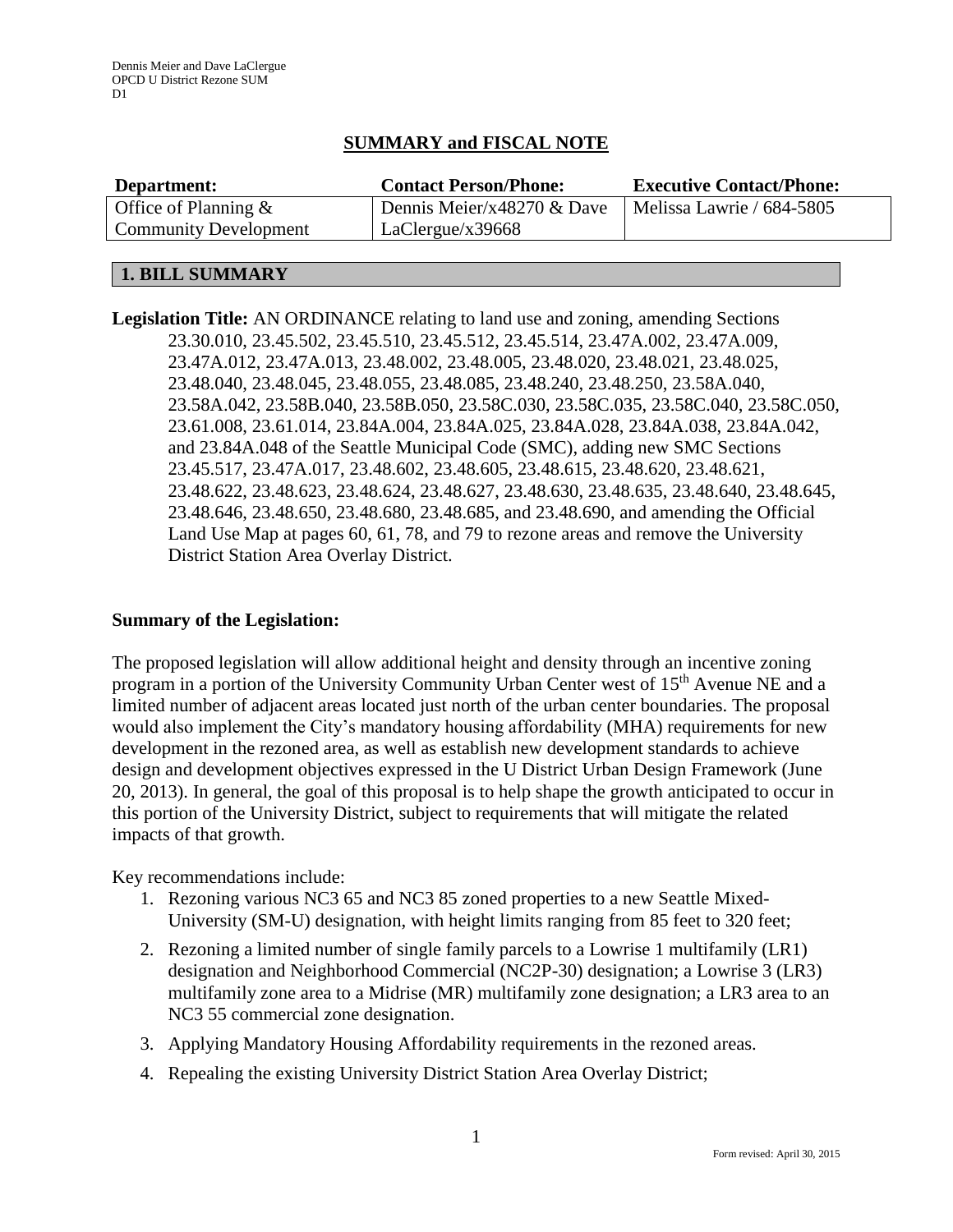- 5. Revising development standards to address design issues with current development and accommodate new building types in the neighborhood.
- 6. Apply incentive zoning provisions for new commercial and residential projects in SM-U zones, including programs to permit the transfer of development potential from designated Landmark structures, public open space sites, and historic vulnerable masonry structures and floor area bonuses for green street improvements and onsite open space amenities;
- 7. Amend pedestrian-oriented development standards;
- 8. Establish provisions for mandatory housing affordability (MHA) in multifamily and neighborhood commercial zones rezoned in this proposal; and
- 9. Amend other sections of the Land Use Code as they relate to rezoned areas in the University District for consistency among the standards of the various SM zone designated areas and to make administrative revisions and correct references.

## **Background:**

This legislation is the result of a multi-year process that included participation by a diverse and engaged set of community stakeholders working to define a clear vision for the future of the University District and how future growth should be accommodated in the neighborhood. In 2011, the City of Seattle began a collaborative process with the University District community to provide a coordinated response to changing conditions in the neighborhood, including rapid growth and development and the addition of a new light rail station. Designated in Seattle's Comprehensive Plan as an Urban Center, the U District plays a regionally significant role in accommodating job and housing growth. City planners worked with the community to develop a land use planning and urban design strategy directed at achieving Comprehensive Plan goals.

People participating in the process include residents, business owners, the University of Washington, social service providers, and the faith community. In 2013, the U District Urban Design Framework identified guiding principles and recommendations. Subsequently, several possible zoning scenarios were analyzed through an environmental review process, with a Final EIS published in 2015. After further discussion and analysis, OPCD recommended changes to zoning and development standards, as well as new policies regarding housing and other community priorities, resulting in the proposed legislation. The proposed rezone legislation, presented at an open house in May, 2016, recommends a set of development regulations that include increases in height and floor area as an incentive to provide important neighborhood amenities to ensure that as growth continues, it contributes to the livability and sustainability of the area.

Key components of this legislation include:

**1. Rezones to increase height and density in the core of the U District.** Increase building height and density in areas close to the light rail station, central campus, and existing highrise buildings.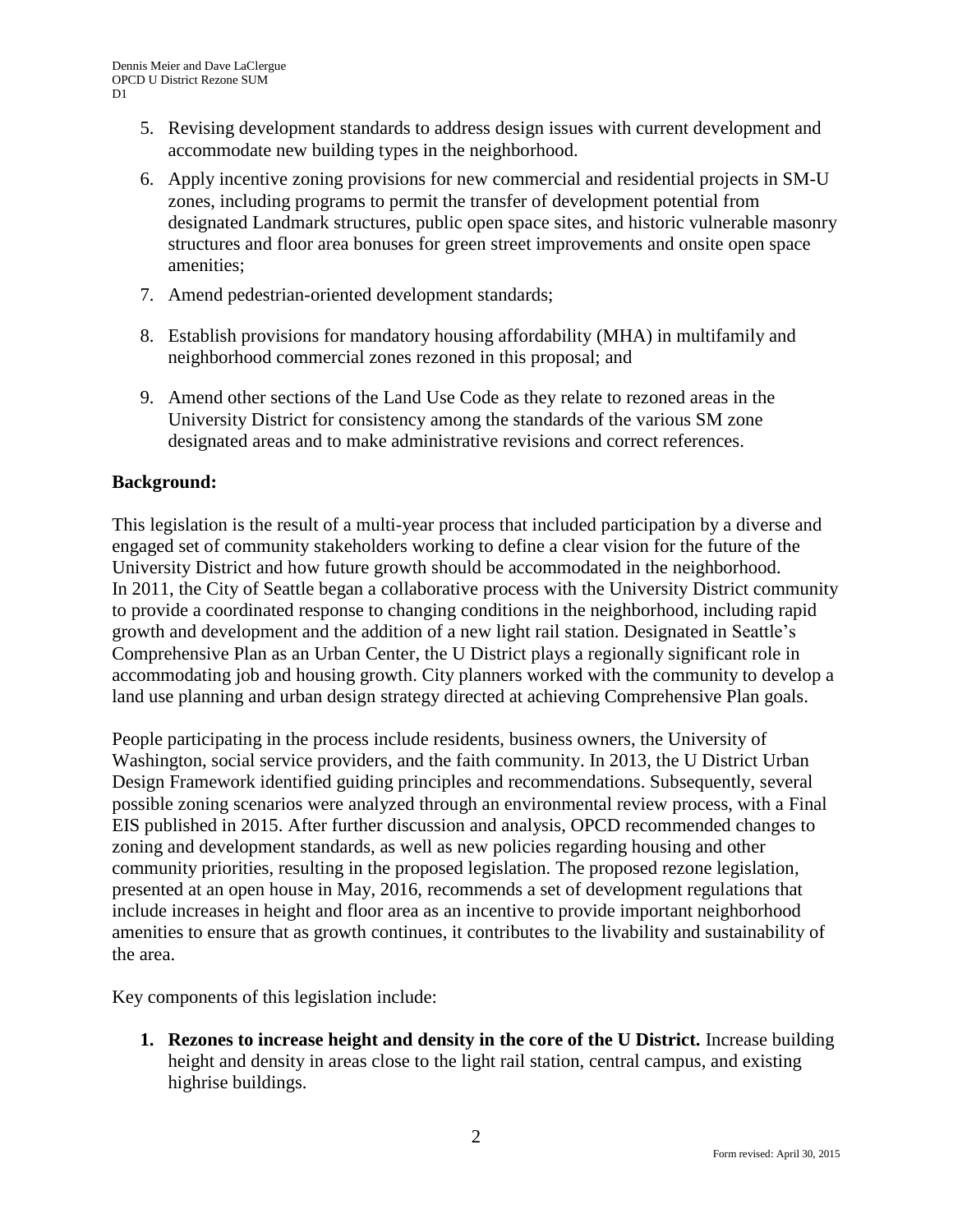- Allow a limited number of new towers, up to 240 and 320 feet in some cases, at locations where there are already tall buildings close to the light rail station, contributing to the walkability in the area.
- Maintain the scale and character of the Ave. by keeping heights relatively low; exclude highrise development to help maintain the scale and character.
- **2. Link increased building height and floor area to expanding the City's incentive zoning program to create opportunities for affordable housing and community infrastructure.** Include requirements for affordable housing, open space, child care, and amenities.
	- For consistency with the City's Housing Affordability and Livability Agenda (HALA), include mandatory housing affordability requirements for new development in rezone areas.
	- Use incentive zoning to require larger buildings to contribute to one or more of the following: preserving landmark properties, providing public open spaces, retaining vulnerable masonry buildings of historic value, improving green streets, and/or contributing to childcare facilities.
- **3. Apply new development standards to respond to community concerns about how new development should fit with neighborhood context.** Priorities include:
	- Setting the stage for architectural variety and active street frontages. Apply standards that will result in a mix of heights and building forms rather than uniform midrise buildings. Make sure buildings meet the sidewalk with pedestrian friendly frontage. Limit building width, and use setbacks in key locations to control massing.
	- Reducing the bulk of development to ensure that tall structures are well-spaced and floor sizes are limited to preserve openness to the sky and public views through the neighborhood;
	- Ensuring active public spaces through well-designed ground floor retail along key streets, façade transparency and parking location standards, and mid-block connections for pedestrians on large, through-blocks sites; and
	- Providing thoughtful transitions by stepping height limits and density down from the core to the surroundings.

A program for mitigating development-related affordable housing impacts is a key strategy outlined in the Mayor's Action Plan to Address Seattle's Affordability Crisis. The mitigation requirements would go into effect concurrent with future rezones and/or Land Use Code amendments that increase development capacity, to be approved by City Council separately in 2016-2017. The related up-zones are in accordance with the terms of the "Statement of Intent for Basic Framework for Mandatory Inclusionary Housing and Commercial Linkage Fee" signed in July 2015 by the Mayor, Councilmember O'Brien, the Co-Chairs of the HALA Advisory Committee, and representatives of the non-profit and for-profit development communities.

# **2. CAPITAL IMPROVEMENT PROGRAM**

**\_\_\_\_ This legislation creates, funds, or amends a CIP Project.**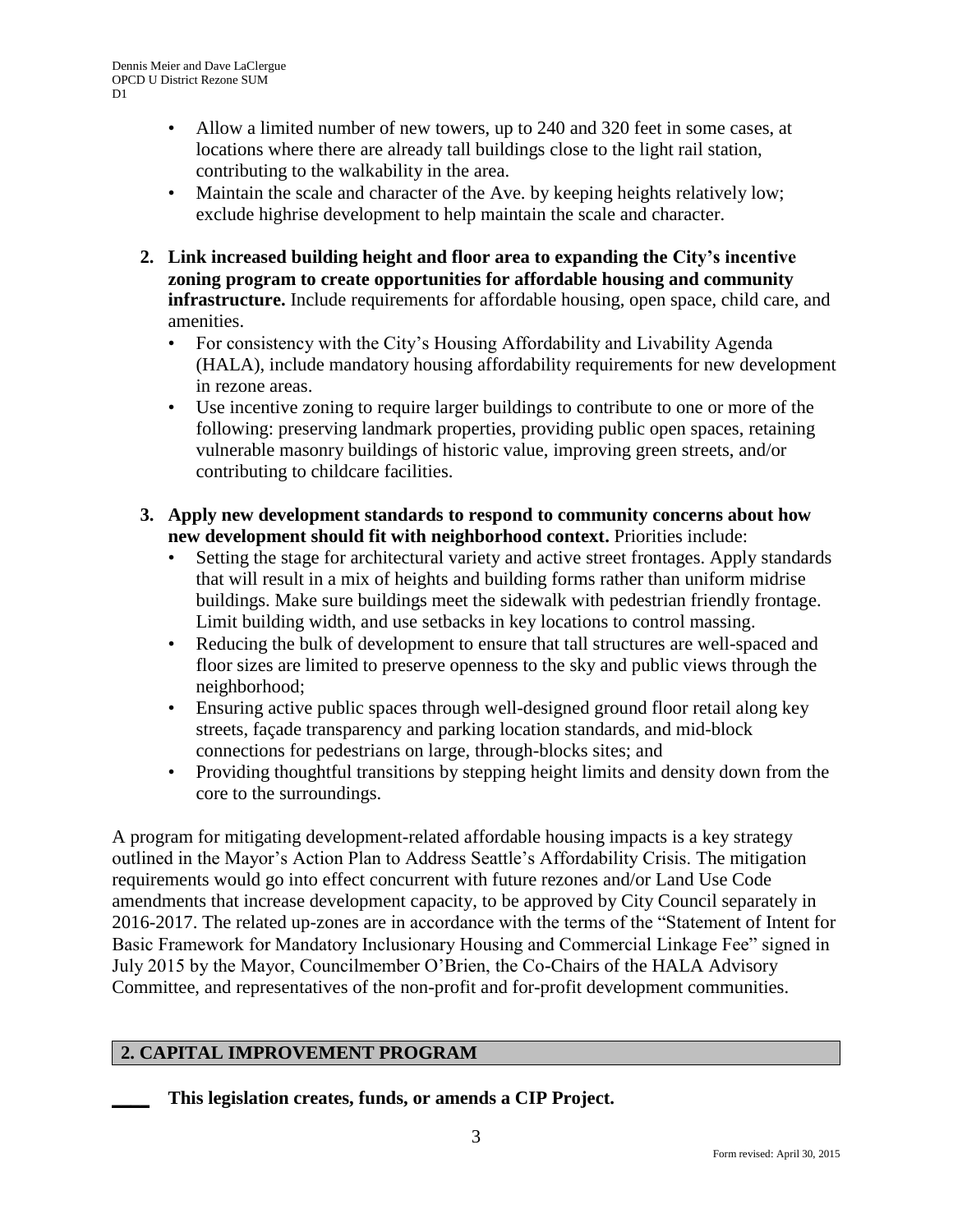## **3. SUMMARY OF FINANCIAL IMPLICATIONS**

## **\_\_X\_\_ This legislation does not have direct financial implications.**

### **4. OTHER IMPLICATIONS**

## **a) Does the legislation have indirect or long-term financial impacts to the City of Seattle that are not reflected in the above?**

The proposed legislation will provide additional development capacity in the affected portion of the University Community Urban Center to accommodate the 5,000 additional households and 4,800 new jobs expected in the area over the next 20 years. This growth could result in an increase in demand for municipal services to be provided by the full range of city departments. The increase in the need for additional services is expected to be balanced by the corresponding incremental increase in property tax revenues sales tax revenues and other revenues associated with increased development. In sum, the increased development will be balanced by increased revenue at existing rates.

The more direct and immediate cost of implementing the legislation is the impact on the Seattle Department of Construction and Inspections (SDCI) to process future development under the legislative rezone.

#### IT Costs

Following a legislative rezone, the Seattle Department of Construction and Inspection's (SDCI) IT division must update all GIS maps and zoning records in SDCI's permit systems for each parcel within the rezone boundaries. This work will be covered by existing resources in SCDI's IT division.

#### SDCI training and implementation

The new code standards are anticipated to affect permit review staff at SDCI. Training is needed to ensure that reviewers are aware of the new provisions, and that the policy intent is clear for implementation. This training will be incorporated within the existing training and coordination schedule.

#### MHA requirements

As rezones or code changes go into effect, new development projects will be subject to MHA requirements. OH and SDCI have already addressed anticipated needs for additional staff to administer the mandatory housing affordability (MHA) requirements, which ultimately will apply to zones citywide. During permit review, each permit application subject to the program will require a calculation of affordable housing mitigation to be provided.

### **b) Is there financial cost or other impacts of not implementing the legislation?** None

**c) Does this legislation affect any departments besides the originating department?**